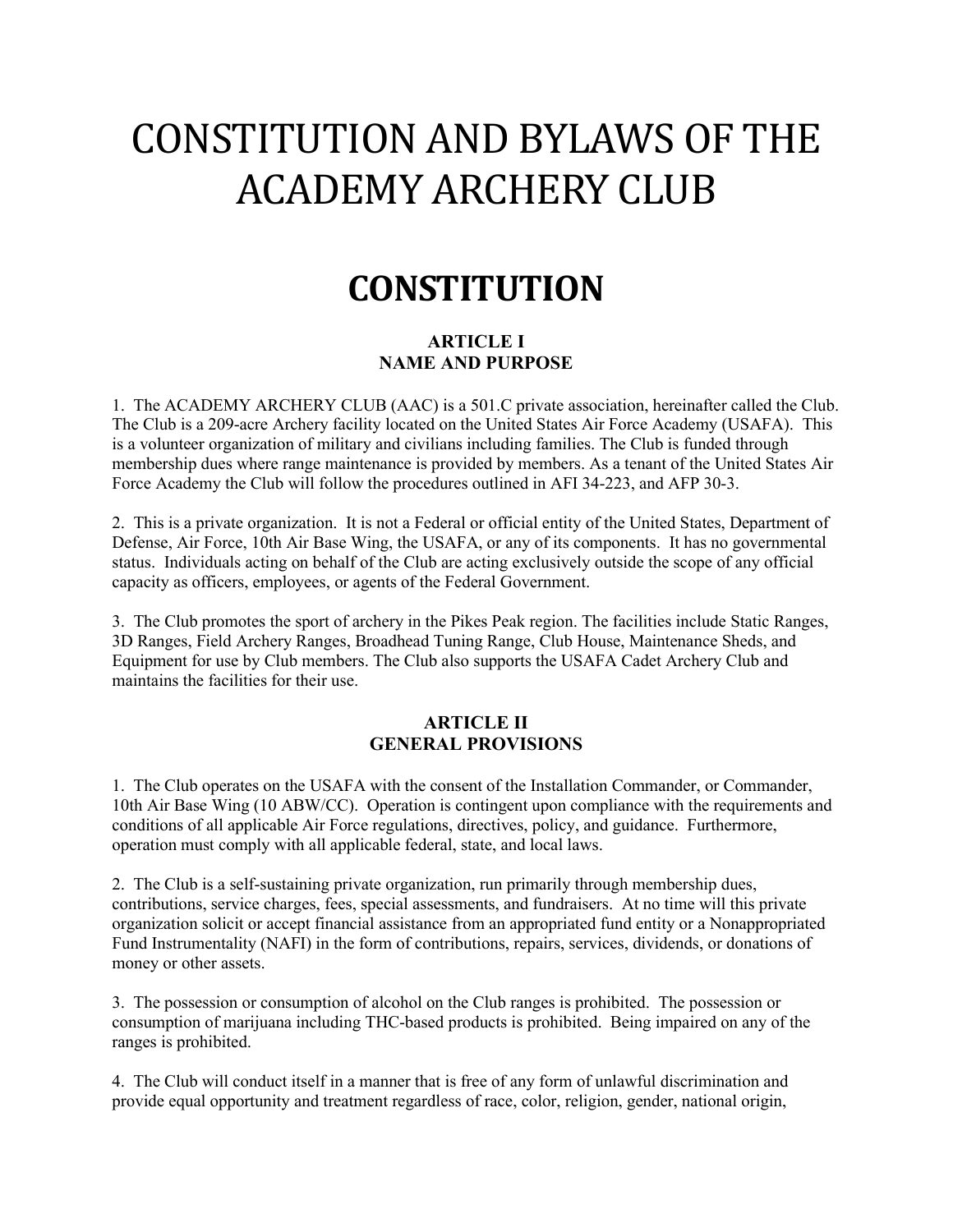ethnicity, age, disability, genetic information, or sexual orientation. Neither membership in nor services provided by the Club will be denied on any of the preceding bases.

5. The Club will not use the seal, logo, or insignia of the Department of Defense (DoD) or any DoD Component, unit, or installation, including Air Force, 10th Air Base Wing, and United States Air Force Academy. If the name of the Club uses the name or abbreviation of a DoD unit or installation, including 10th Air Base Wing and the United States Air Force Academy, the Club will obtain the written approval of the Installation Commander, or Commander, 10th Air Base Wing (10 ABW/CC).

## **ARTICLE III BOARD OF DIRECTORS**

1. The administration of the Club will be conducted by a Board of Directors (BoD) consisting of a President, Vice President, Secretary, Treasurer, Tournament Director, 3D Range Coordinator, Range Coordinator, Facilities Coordinator, and a Director at Large that will be voting members. These officers will perform the duties specified in the Club's By-Laws as well as those duties usually incident to their offices. These officers are responsible for asset accountability, liability satisfaction, and sound financial and operational management of the Club. Officers must be members in good standing. All officers will serve in a volunteer and voluntary capacity. No officer or BoD member will receive compensation for his or her efforts, monetary or otherwise during their term or for a period of two years after they leave the BoD. The President, Vice President, Secretary, Treasurer may not hold more than one officer position simultaneously.

2. BoD members will be elected by a vote of the membership. The term of each will be three years. In the event that an officer cannot fulfill the three year- term, the BoD can either appoint a replacement to fill out the term or hold an election to fill the vacated position.

3. The BoD will meet in person or virtual at least once each quarter of the calendar year. To establish a quorum for a meeting of the BoD, at least five of the officers must be present to transact official business. An officer unable to attend a meeting of the BoD may vote in absentia or may name another officer to vote as his or her proxy.

#### **ARTICLE IV MEMBERSHIP**

1. Membership in the Club is open to all persons, military (active duty or retired) or civilians and their families. Membership categories are military individual, civilian individual, military family, and civilian family. Membership is strictly voluntary. Membership will not be denied on the basis of race, color, religion, gender, national origin, ethnicity, age, disability, genetic information, or sexual orientation. The BoD has the authority to grant free or reduced-price memberships.

2. All members will have equal opportunity to seek office in the Club.

3. All members will always conduct themselves in a responsible and safe manner and will represent the Club through actions and words that exemplify the sport of archery. Safety at the club is a significant priority and the Club safety rules must be followed. Respect for nature is a necessity. Members will treat each other and anyone with whom they come into contact during the Club's dealings with dignity and respect. The Club and its members will not support or participate in any activity that may discredit the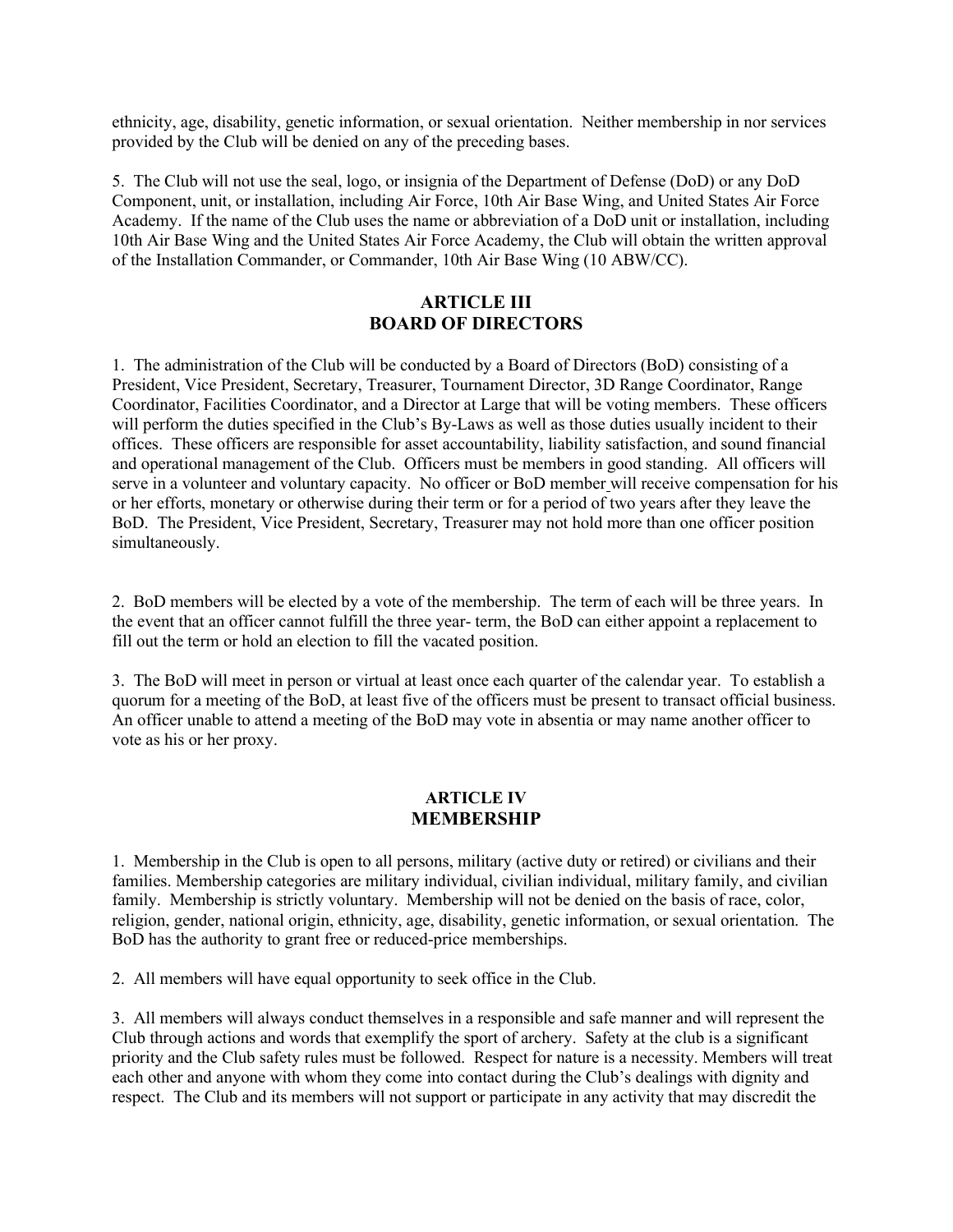United States, Department of Defense, Air Force, 10th Air Base Wing, or USAFA or conflict with governmental activities.

4. Members will report any signs of fraud or other impropriety to the Commander or Director, 10th Force Support Squadron (10 FSS/CL).

5. Membership may be terminated on the request of the member; or the member's termination of access to the United States Air Force Academy. Termination for any of these reasons does not require a vote.

6. Membership may be involuntarily terminated if a member is delinquent on payment of membership dues, fees, or any other similar charges levied on members for more than three months. Membership may be involuntarily terminated for unsafe, disrespectful, unprofessional, or criminal conduct. Involuntary termination for any of these reasons requires the vote of at least two-thirds of the BoD to include a letter of membership termination to the member.

## **ARTICLE V MEETINGS**

1. The Club will conduct an annual member meeting each calendar year. Web-based meetings and voting are allowed. A simple majority vote of those present or participating is sufficient unless otherwise specified in the Constitution or By-Laws.

2. The President, or Vice President in the absence of the President, will preside at all meetings. Meetings will be conducted in accordance with Robert's Rules of Order.

3. The Secretary, or Treasurer in the absence of the Secretary, will record minutes of all meetings. Such minutes will be reviewed and approved by the presiding officer and posted on the Club's website no later than 15 days after the meeting.

#### **ARTICLE VI FINANCES**

1. The Club will be financed primarily through membership dues, and fees. Membership dues, day passes, tournament fees, etc. will be decided by a vote of the BoD. Dues will not be changed more than once per calendar year.

2. Funds will be secured and disbursed by the President or delegated to the Treasurer or other members of the BoD, who will provide a financial statement that includes deposits and withdrawals at every members meeting. The financial statement will be incorporated in the meeting minutes.

3. There will be an annual audit of the Club's finances. If the Club's annual gross revenues are at least \$100,000 but less than \$250,000, members will vote to appoint an accountant, who will conduct an annual audit of the Club's finances. If annual gross revenues are \$250,000 or more, members will vote to appoint a Certified Public Accountant to conduct the annual audit. The Club will pay for accountant services from its funds.

## **ARTICLE VII ACTIVITIES**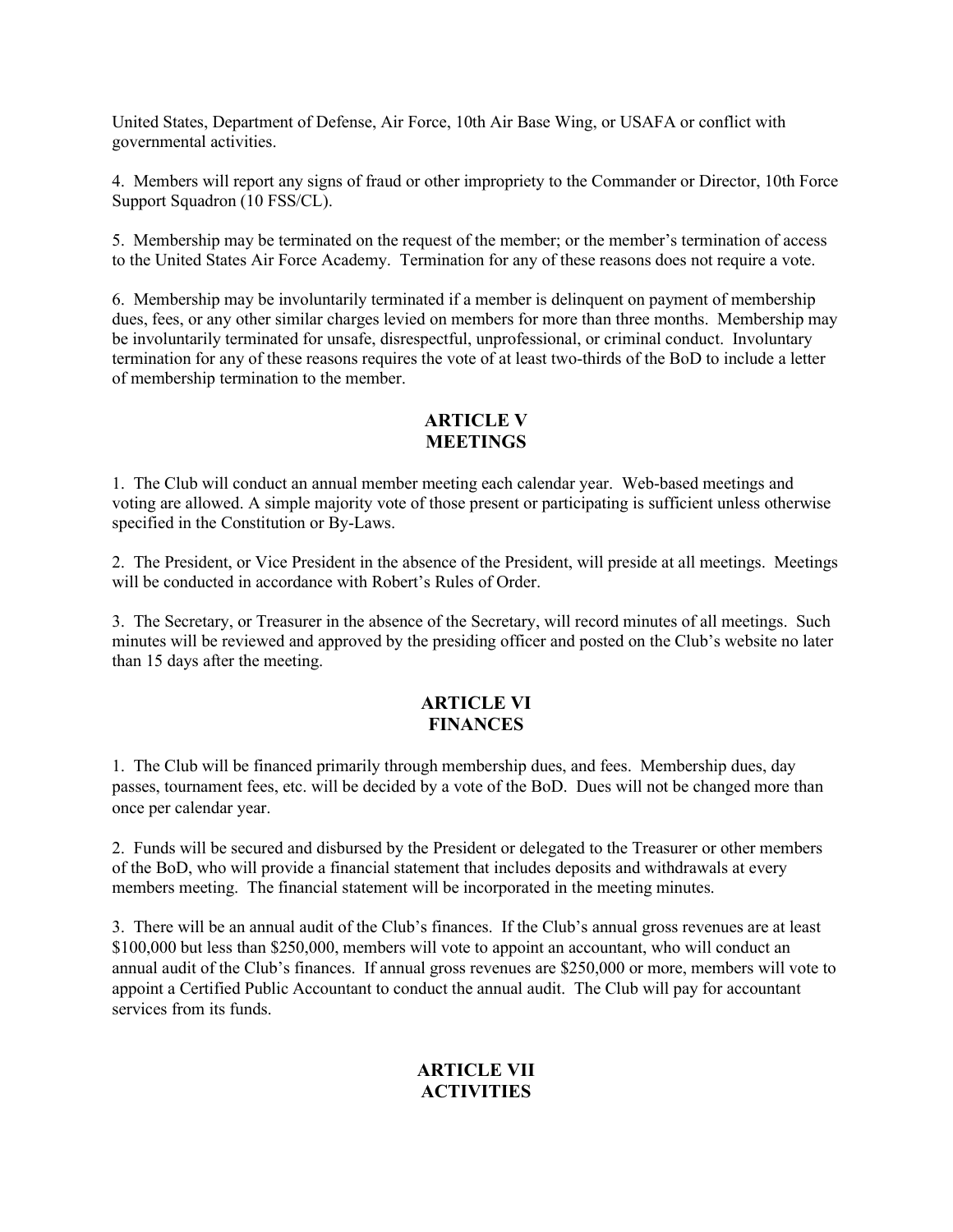1. The Club will furnish its own equipment, supplies, and other materials to conduct its activities. The Club may request and receive approval to conduct meetings of reasonable duration and frequency on a DoD installation. The Club may be required to reimburse for any services or support received from the installation.

2. The Club will not engage in frequent or continuous resale activities directly or through a third party. The Club may be authorized to conduct occasional events for fundraising purposes by 10 ABW/CC or his or her designee. Approval is necessary whether the fundraiser is conducted on or off the installation. The Club will not conduct more than two fundraisers per calendar-year, as per USAFAI 51-902. Except as an approved fundraiser, the Club cannot advertise for, make referrals to, or encourage use of a commercial business. The Club will not engage in activities that duplicate or compete with those of any 10 FSS, Services, NAFI, or Army and Air Force Exchange Service (AAFES) operation on the installation, except as permitted by AFI 34-223 and AFI 36-3101*.* The Club may not sell or serve alcoholic beverages.

3. Fundraisers must comply with AFI 34-223 and AFI 36-3101, *Fundraising Within the Air Force*. Fundraiser requests must be submitted in a timely fashion to 10 FSS/FSR. All fundraisers must be approved in advance by 10 ABW/CC or his or her designee.

4. The Club will not solicit for funds or donations of any kind on any DoD installation. Off-base solicitations must state clearly that the solicitation is being conducted by the Club and not by the United States, Department of Defense, Air Force, 10th Air Base Wing, or the United States Air Force Academy.

5. The Club will not haze or harass its members or businesses.

## **ARTICLE VIII INSURANCE**

1. The Club will maintain liability insurance unless the Club requests through 10 FSS and 10 ABW/CC or his or her designee waives the requirement in accordance with AFI 34-223. A copy of the insurance policy or waiver will be provided to 10 FSS/FSR and Base Civil Engineering (CE)/Real Property. Regardless whether this requirement for continuous liability coverage is waived, the Club may be required to obtain liability insurance for a specific event that involves a greater risk of injury or damage. If waived, the requirement to maintain liability insurance will be re-evaluated on an annual basis.

2. The Club holds harmless liability insurance and will identify to the United States, Department of Defense, and any of its agents or units for claims arising from any of the Club's activities.

3. The Club will maintain property insurance to cover targets, buildings, vehicles, tools and equipment.

## **ARTICLE IX AMENDMENTS**

1. Amendments to the Constitution may be proposed by any member and voted upon by the membership. Incorporation of an approved amendment into the Constitution is subject to the review and approval process set out in AFI 34-223.

2. The Constitution will be reviewed at least every two years; when there is a change in the purpose, function, or membership eligibility; or when there is an amendment, whichever comes first.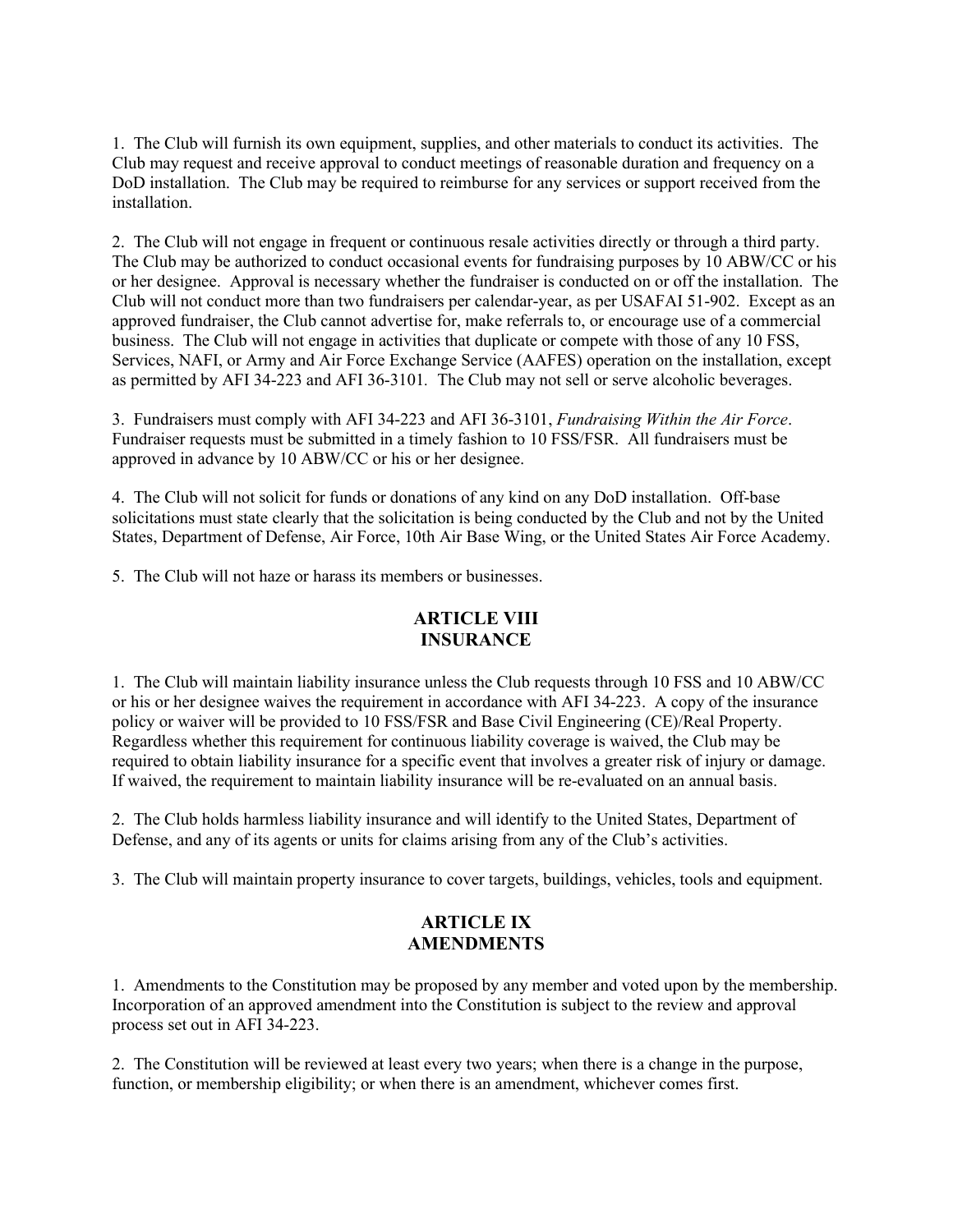3. The Constitution is accompanied by By-Laws. If there is a conflict between the Constitution and By-Laws, the Constitution will take precedent.

## **ARTICLE X DISSOLUTION**

1. The Club may be dissolved on a majority vote of the membership. The Club may also be dissolved by order of 10 ABW/CC.

2. Prior to dissolution, the Club must notify 10 FSS/FSR of the Club's intent to dissolve and prepare a time-phased plan. The time-phased plan to dissolve must include a plan to satisfy any outstanding debts, liabilities, or obligations before they are allocated for any other purpose. Disposition of remaining funds and residual assets will be determined by a vote of the membership.

This Constitution is submitted for approval by

SIGNATURE DATE

PRINTED NAME

President

I (approve) (disapprove) this Constitution.

SIGNATURE DATE

PRINTED NAME

Commander, 10th Mission Support Group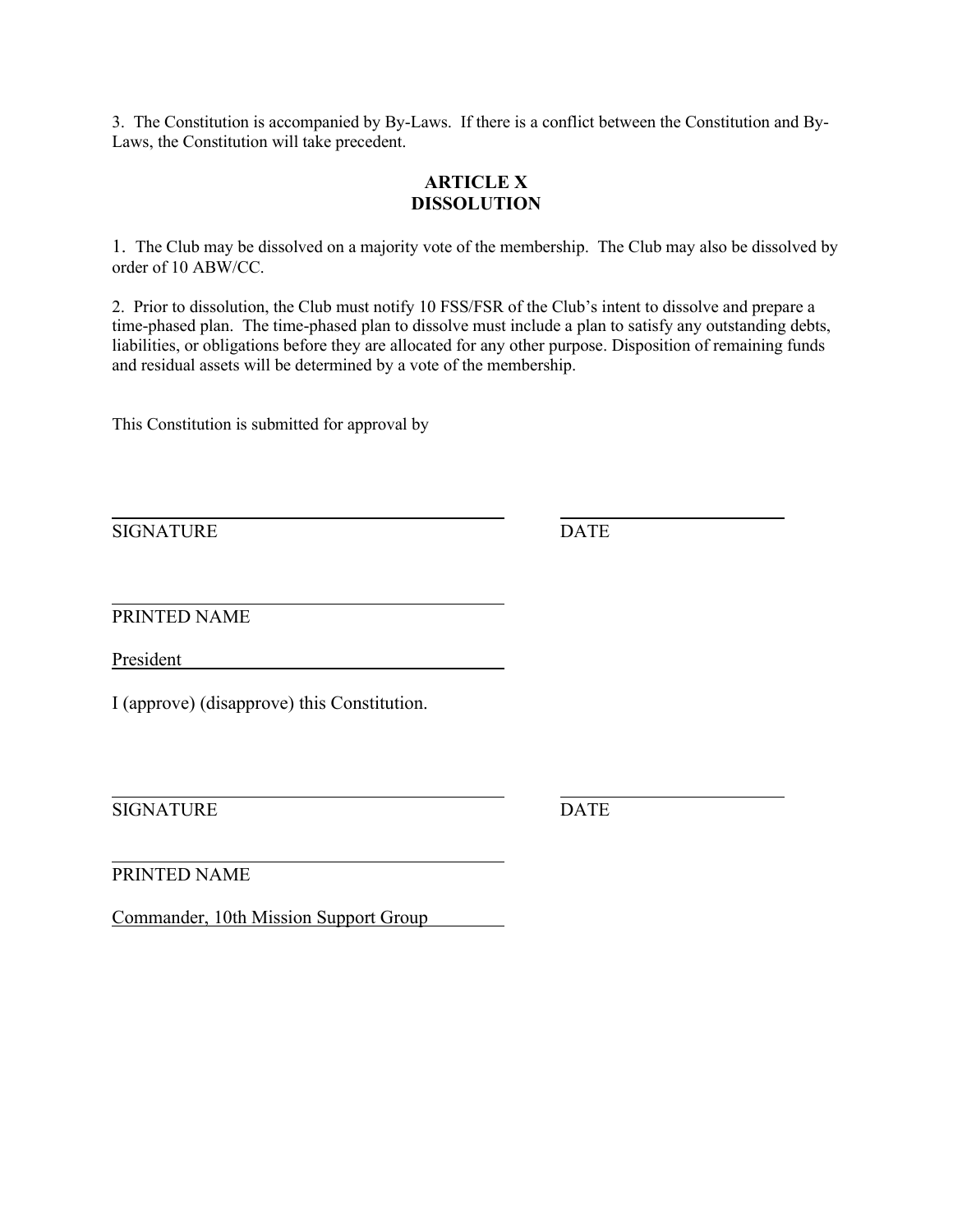## CONSTITUTION AND BYLAWS OF THE ACADEMY ARCHERY CLUB

## **BYLAWS**

## **ARTICLE I BOARD OF DIRECTORS**

There is an expectation that Officers and Board of Directors will spend on average 16 hours a month supporting the Club. This support includes volunteering on range work parties, updating/maintaining ranges and facilities, creating/ contributing website content, walking/shooting on the various ranges and interacting with the membership to provide feedback to the Officers and Board of Directors on the state of the Club, etc. BoD voting members are President, Vice President, Secretary, Treasury, Tournament Director, The Member-at-Large, the Range Coordinator, the 3D Range Coordinator and the Facility Coordinator.

#### **The President will:**

Be active duty or retired military with a valid military ID and access to USAFA.

Be the exclusive liaison to 10 ABW/CC to facilitate access for members to USAFA/Club and issue DBIDS ID cards.

Enforce all laws and regulations of the Club.

Be a signatory on all written contracts and obligations of the Club.

Secure and disburse funds and have access to the Club bank accounts.

Delegate responsibilities across the BoD members as necessary based on context to maintain functionally.

Issue 'free' 1-year memberships to nonmembers when it is in the long term best interest of the club. There can be no more than 10 free memberships granted in a one-year period.

Call meetings of the Officers and Board of Directors. The President will inform the Secretary of a meeting at least three days prior to the meeting.

Preside over meetings and supervise elections.

Submit all fundraising requests to 10 FSS/FSR Private Organization (PO) Monitor as required. Request must be submitted at least 4 weeks prior to the scheduled fundraising event (USAFAI 51-902 para 2.5). Before a fundraiser takes place, it must be approved by 10 ABW/CC or his or her designee.

Request, as required, approval of the Club's name from 10 ABW/CC; annual waiver of the requirement to maintain liability insurance from 10 ABW/CC or his or her designee; and approval of the Constitution and By-Laws every two years or when there is a change or amendment to the Constitution from 10 ABW/CC or his or her designee.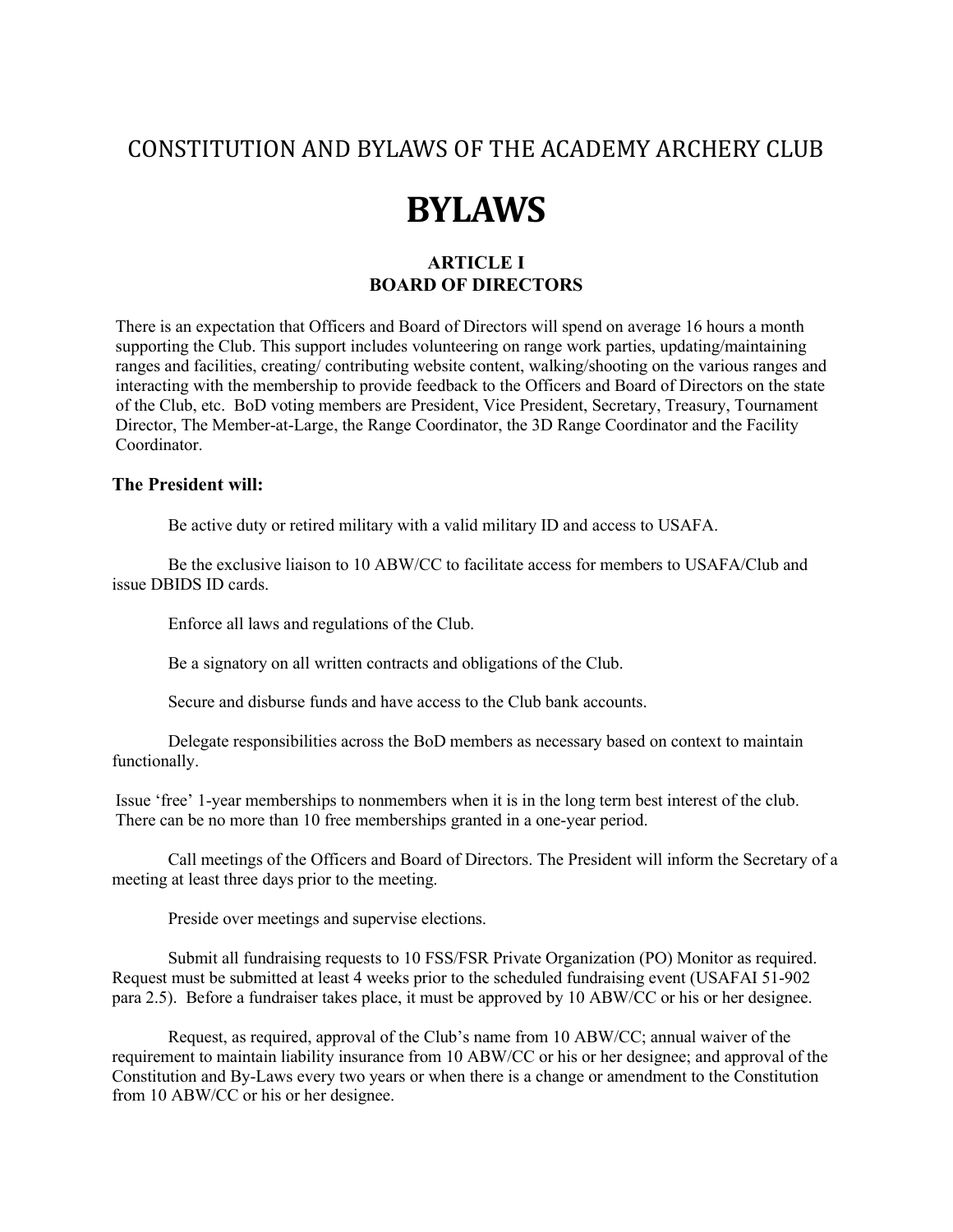Ensure the Club's compliance with the Constitution and By-Laws.

#### **The Vice President will:**

Be active duty or retired military with a valid military ID and access to USAFA.

Assume the duties of the President in the absence of the President.

Ensure the Club's compliance with the Constitution and By-Laws.

#### **The Secretary will:**

Notify the BoD of board meetings and notify all members of members meetings at least three days before the meeting. The Club will not use base-wide or wing-wide government email address lists for these or any other notices.

Record written minutes of all meetings. Minutes will include results of elections and votes.

Maintain the files, records, and documents of the Club, including but not limited to the Constitution and By-Laws; membership roster; meeting minutes and financial statements; proof of insurance or waiver; fundraiser requests and approvals; and members' notice and acknowledgement of joint and several liability. All the data must be stored on the Club website and where appropriate be available to members. The Secretary must ensure that all records of the Club are provided to his or her successor.

Ensure that all print and electronic media mentioning the Club will include the following disclaimer: THIS IS A PRIVATE ORGANIZATION. IT IS NOT A PART OF THE DEPARTMENT OF DEFENSE OR ANY OF ITS COMPONENTS. IT HAS NO GOVERNMENTAL STATUS.

Secure and disburse funds in the absence of the Treasurer if the Secretary has completed the steps necessary to disburse such funds, such as being an authorized and named user of the Club's bank account, if any.

#### **The Treasurer will:**

Along with the President secure and disburse funds; receive deposits; maintain financial and tax records; account for all funds, assets, and obligations; and satisfy the Club's liabilities with the Club's funds. If the Club uses a bank account, the Treasurer will be required to provide his or her personal information, such as Social Security Number, in order to act as an account holder. The Treasurer must ensure that, at the end of his or her term as Treasurer, his or her personal information is removed from the Club's account and replaced with the personal information of the successor Treasurer. The Treasurer must ensure that all financial records of the Club are provided to his or her successor.

Provide sound financial and operational management, in part by rendering a full and complete financial statement at each member meeting; maintaining a balance sheet that accounts for all assets and liabilities; and providing a summary of the budget at appropriate Officers and Board of Directors meetings. The budget must include projected expenses and purchases. The financial statement must include income received and expenses paid for the current fiscal year. The financial statement must also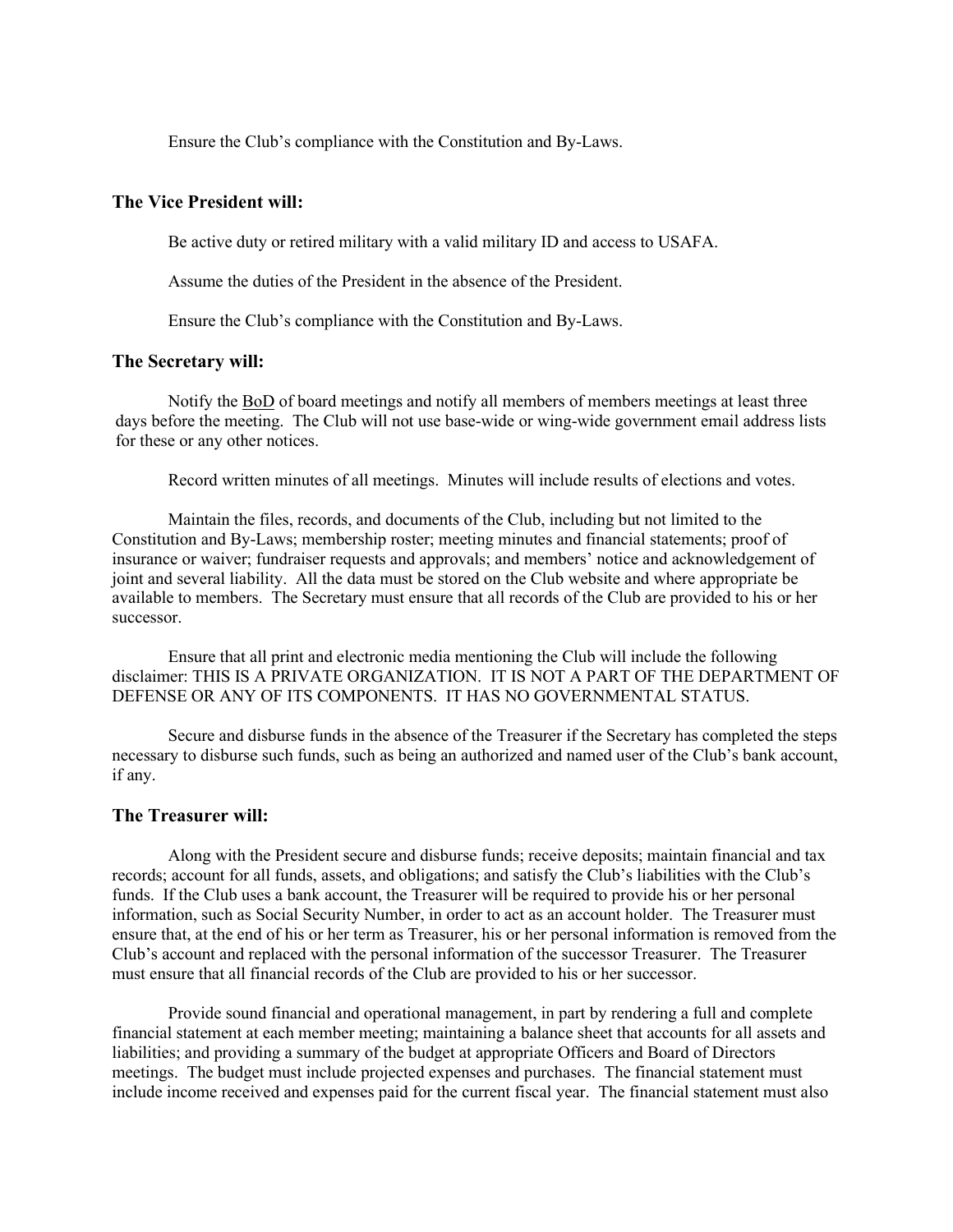include an accounting of the assets, liabilities, and net worth for the current fiscal year.

Be responsible for the Club's compliance with all applicable federal, state, and local laws, including any requirements to file and pay taxes or request tax-exempt status. If the Club chooses to pursue tax-exempt status, the Club is responsible for all associated duties and responsibilities, legal requirements, and fees.

Oversee the annual audit of the Club's finances, including if the audit must be conducted by an accountant or Certified Public Accountant. Prepare and send an annual financial statement to the President that will provide to 10 FSS/FSR no later than 20 days after the end of the fiscal year. The Club's fiscal year will begin on 1 January of each year and end on 31 December of the following year.

Record meeting minutes in the absence of the Secretary.

Ensure that a minimum balance of \$4000 must be maintained in the Club account for operating expenses and emergency funds. Any funding requests when the club's cash balance falls below the \$4000 limit must be approved by the BoD.

Ensures any expenditures are consistent with the projected budget. Expenses beyond a projected budget must be approved by the BoD prior to disbursement or purchases.

#### **Tournament Director will:**

Plan and coordinate Club sponsored tournaments, for example the Triple Crown 3D Tournament.

Coordinate with other archery organizations to host their tournaments at the Club with base approval.

Work with the BoD to assure Club Facilities are setup to meet tournament requirements as well as reset the ranges after the tournament.

Submit a projected annual budget.

#### **Range Coordinator will:**

Architect the Field, Static, Olympic and Broadhead ranges and work with the Range Leads. Coordinate/facilitate work parties, maintain target/range supply inventories, propose annual budget for target butts/stands and supplies. Negotiate purchases and work with the board to sign contracts and place orders. Keep web-based inventory of targets and maintains website pages related to the ranges with assistance of the Range Leads.

#### **Range Leads will:**

Take an oversight role on each of the four field ranges, static range, Olympic range, and broadhead range will have a individual lead.

Periodically inspect each range, make necessary small changes, e.g., changing out target faces, and reporting to the Range Coordinator of state of the ranges and note needed repairs.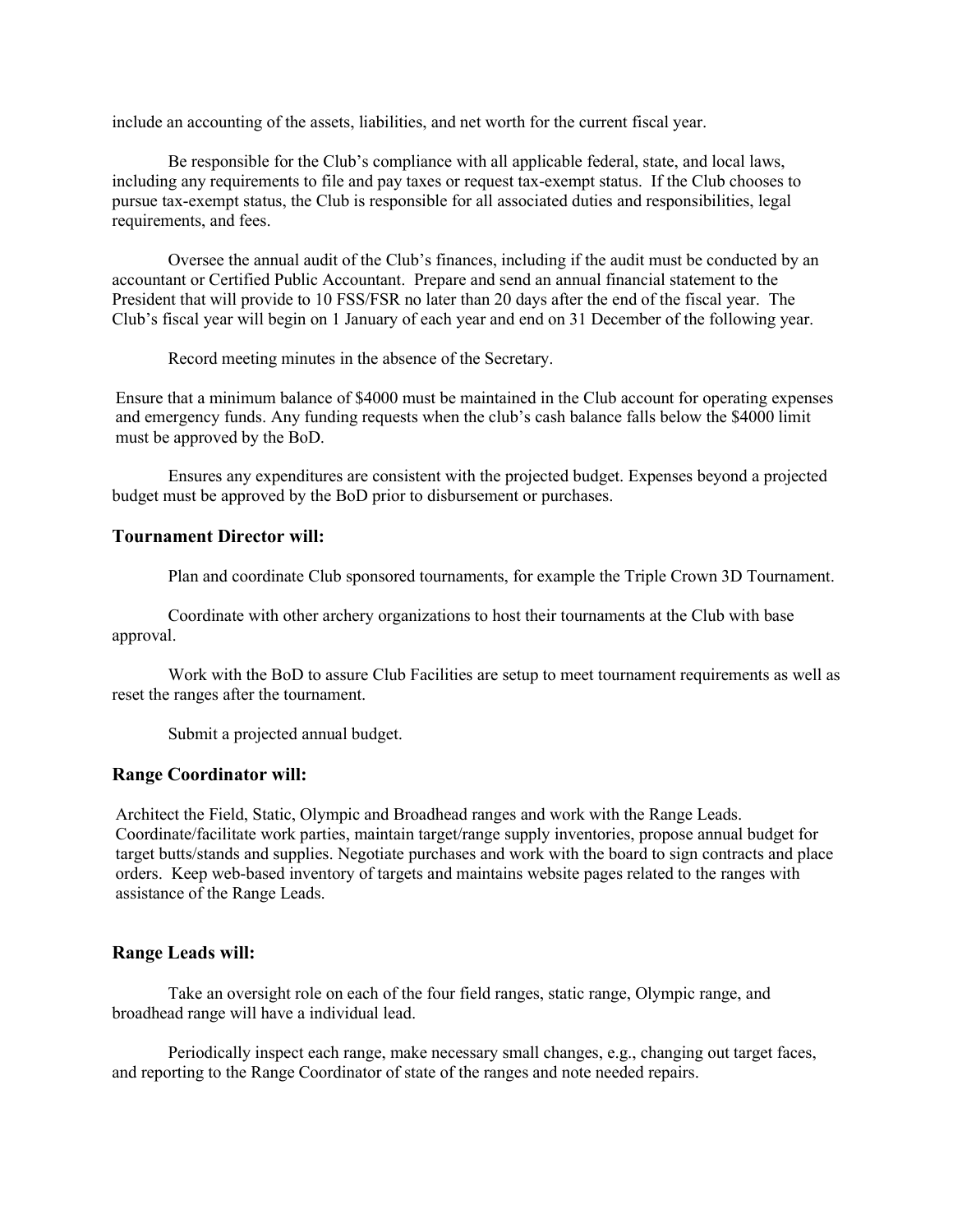#### **3D Range Coordinator will:**

Architect the 3D Range and work with the Kid's 3D Lead. Coordinate/facilitate work parties, maintain target/range supply inventories, propose annual budget for target and range supply inventories. Negotiate purchases and work with the board to sign contracts and place orders. Keep web-based inventory of targets and maintains website pages related to the 3D ranges with assistance of the Kid's 3D Lead.

#### **Kid's 3D Lead will:**

Architect and take an oversight role on Kid's 3D range. Periodically inspect the range, make necessary changes and reporting to the 3D Range Coordinator of state of the ranges and note needed repairs.

#### **Facilities Coordinator will:**

Works to maintain the club house, sheds, utilities, tools, and motorized equipment. Works with contractors as needed for tasking outside the scope of volunteers. Includes periodic maintenance, e.g., changing fluids and filters on the motorized equipment while maintaining a maintenance record within the web file. Works with the Facility Manager assigned by Base CE (unless assigned) to submit work request and monitor progress.

#### **Website Editor will:**

Coordinate Activities in support of the Club Website to include overall architecture, establish standards for written and image/video content, file storage. Assists other board members as they maintain their web pages.

#### **The Board of Directors will:**

Approve annual budgets and authorize any disbursement of funds within the budget to the Tournament Director, 3D Range Coordinator, Range Coordinator and Facilities Coordinator.

Ensure the Club achieves its constitutional purpose; oversee the Club's activities; implement internal management and control procedures; and take action to resolve the Club's matters.

## **ARTICLE II ELECTIONS AND VOTING**

An annual election of the Club's officers will take place in the first quarter of each calendar year either as web-based election or at a members meeting. A simple majority is sufficient to elect each officer. The current President will vote only in the event of a tie unless it is for the President then the Vice President will vote.

All votes at member's meetings will be conducted by secret ballot. Members are not permitted to vote by proxy. Proxy voting is permitted at meetings of the BoD.

The BoD will decide whether to conduct a re-count or re-vote at the request of any member.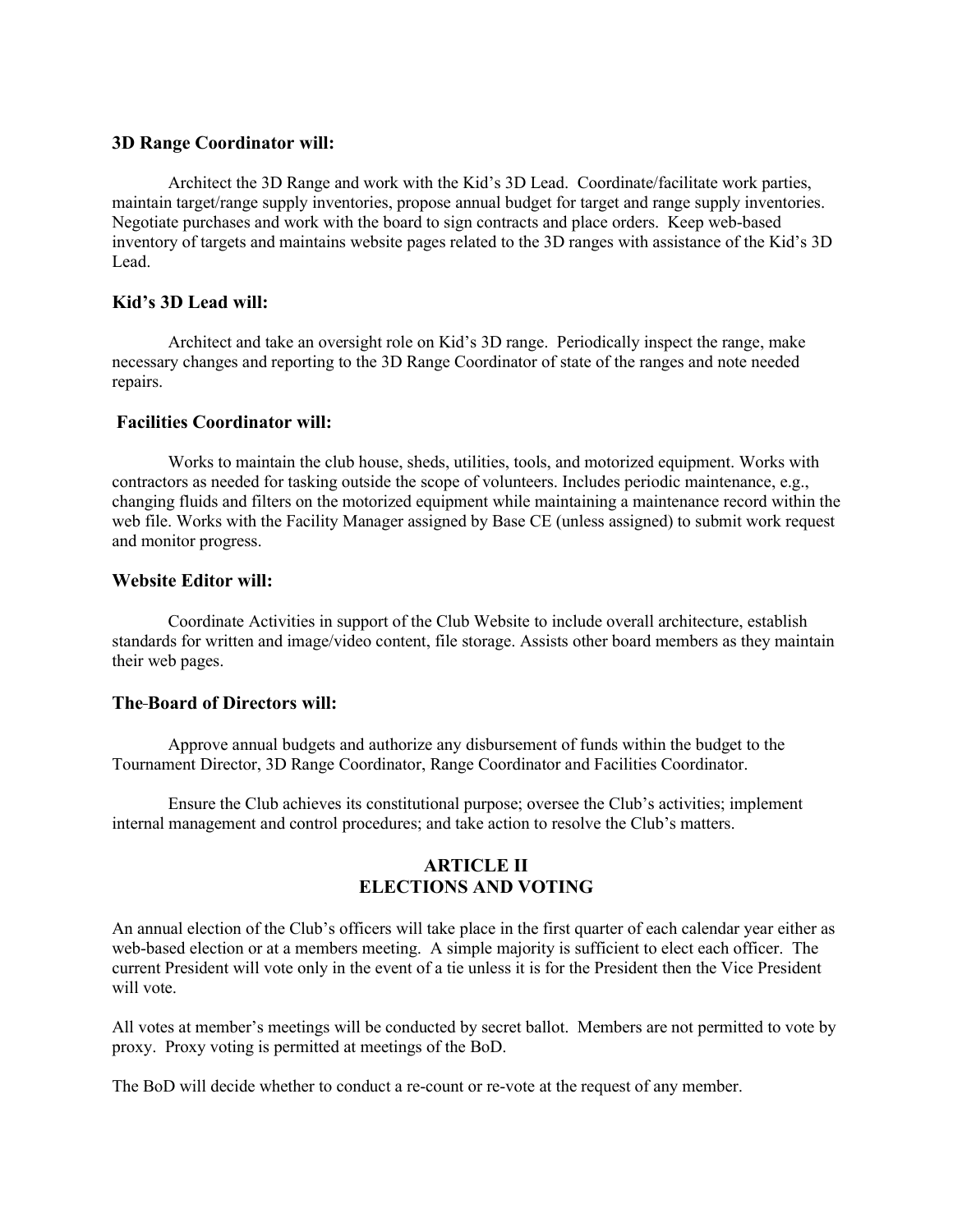## **ARTICLE III COMMITTEES**

The BoD may, at the request of any officer or member, form a committee to address a specific need of the Club. A committee will be disbanded when the need no longer exists or on the determination of the BoD.

Every committee will include at least one officer. Committee members must be members in good standing of the Club and will serve in a volunteer capacity. No committee member will receive compensation for his or her efforts, monetary or otherwise.

### **ARTICLE IV ACTIVITIES**

The Club holds an annual 3D tournament, The Triple Crown. The event has three 'legs', one held in April, May and the final leg in June.

## **ARTICLE V Range Safety**

Safety is of the utmost importance to the club. Any member violating the Club's Range Safety Rules and Regulations that each member signed when they obtained their membership (https://academyarcheryclub.wildapricot.org/Range-Safety-Policy) will have their membership privileges suspended and the Board will consider permanent membership revocation.

Possession or consumption of alcohol, marijuana including THC-based products, or any other banned substance are prohibited on any of the ranges. Anyone in violation of either of these rules will be removed from the ranges, have their membership privileges suspended and the Board will consider permanent membership revocation.

Broadheads, either practice or hunting types, are only allowed on the Broadhead Range or in a member's vehicle. The possession of broadheads on any other range will result in immediate membership suspension and a hearing with the Board who will then vote to revoke the membership.

#### **ARTICLE VI AMENDMENTS**

Amendments to the By-Laws may be proposed by any member and voted upon by the membership.

The By-Laws accompany the Constitution. If there is a conflict between the Constitution and By-Laws, the Constitution will take precedent.

I certify these By-Laws were approved by a majority vote of the membership held on (date)

.